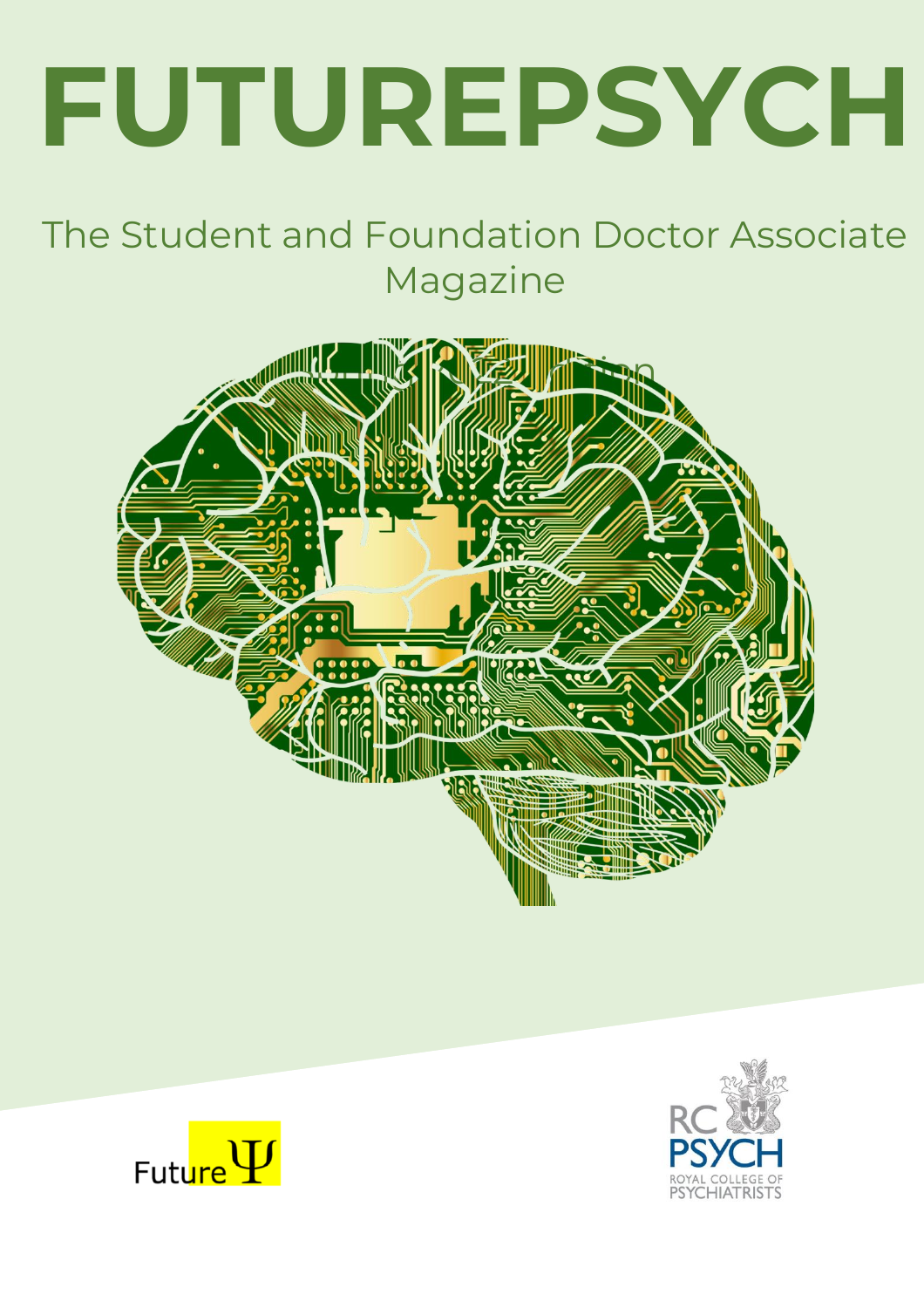

### **2 - What is intellectual disability and why is it important for medical students?**

### **4 - Verging on the reality of Virtual Reality**

- **7 - Psych for 6th: a national PsychSoc scheme?**
- **9 - Narrative medicine: The stories we tell and the need to understand**
- **11 - Movies, Myths, and Mental Illness**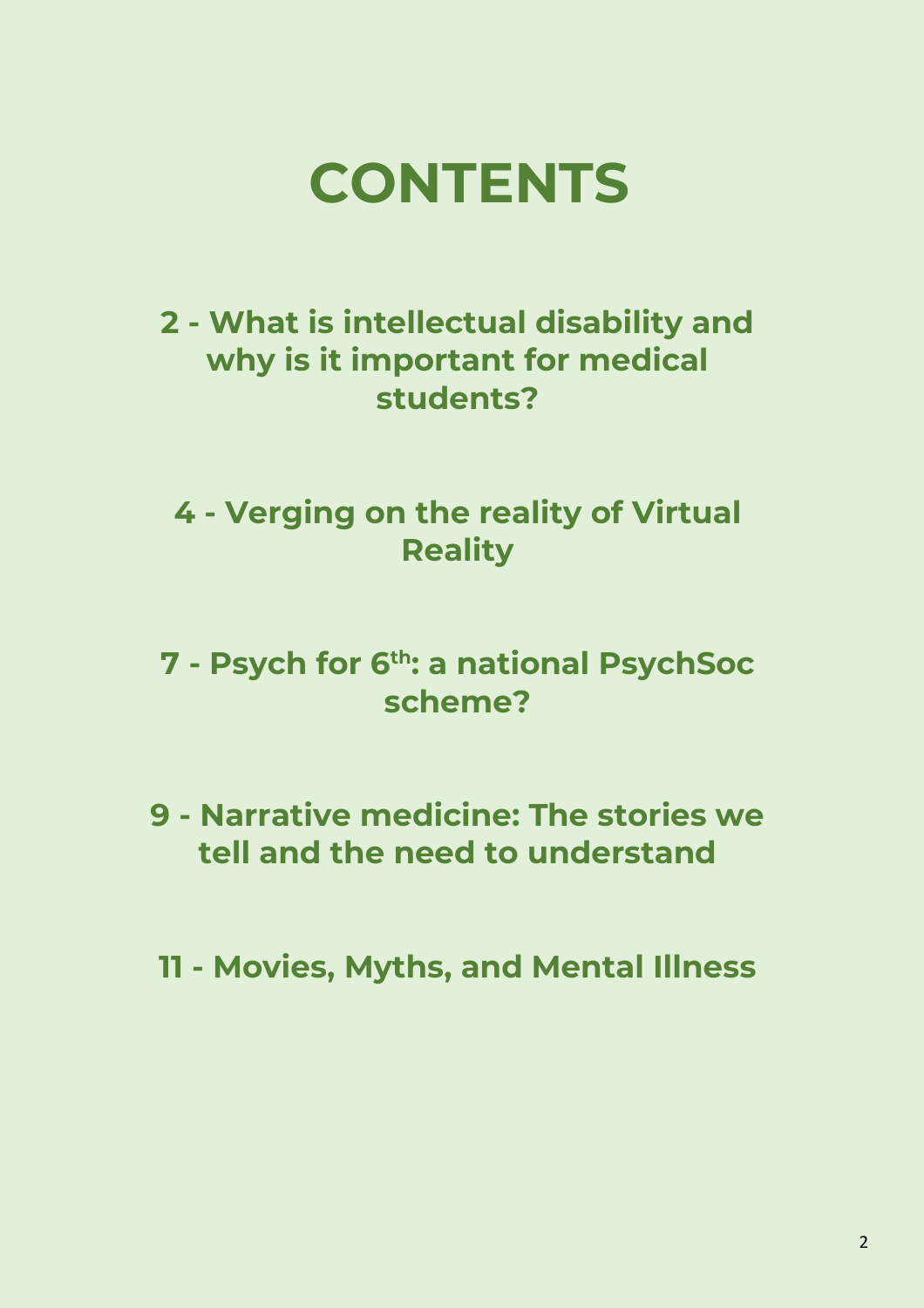### **What is intellectual disability and why is it important for medical students?**

*You're in an unfamiliar place far from home. It's loud. It's bright. You don't know how long you've been here.*

*You don't understand what's happening to you. People come around for a few minutes to look at you. Different faces come and go each day. Nobody seems to recognise that your tummy is hurting. You hit your head on the wall to distract yourself from the pain. This place makes you feel afraid. Suddenly, something cold on your chest makes you wince as a man comes closer with a long tube on his ears. There's a jolt of pain as you feel something sharp going into your arm and blood comes out. It's going into a small tube; the man takes it away. You don't like it here. You just want the hurt in your tummy to stop. You just want to go home.*

Intellectual disability (ID), previously known as learning disability, is defined by the World Health Organisation as "a significantly

reduced ability to understand new or complex information and to learn and apply new skills… beginning before adulthood". This is in contrast to learning *difficulties*, such as dyslexia or dyscalculia, which affect a specific aspect of an individual's ability to process information. For plenty of people in the medical field, the mention of "ID" conjures up thoughts of "infectious disease" and an exotic range of pathogenic organisms. For the 1% of people in the UK with intellectual disabilities, it means something very different. ID can vary in its severity from mild to profound. People with ID can experience challenges in many different areas of life: formal education, activities of daily living, and social discrimination. However, one of the most fundamental difficulties that some patients can face is in the sphere of communication.

Verbal and written communication are things that many of us do not need to think about. The very fact you are reading this right now is testament to how embedded this is in the way we live; we can read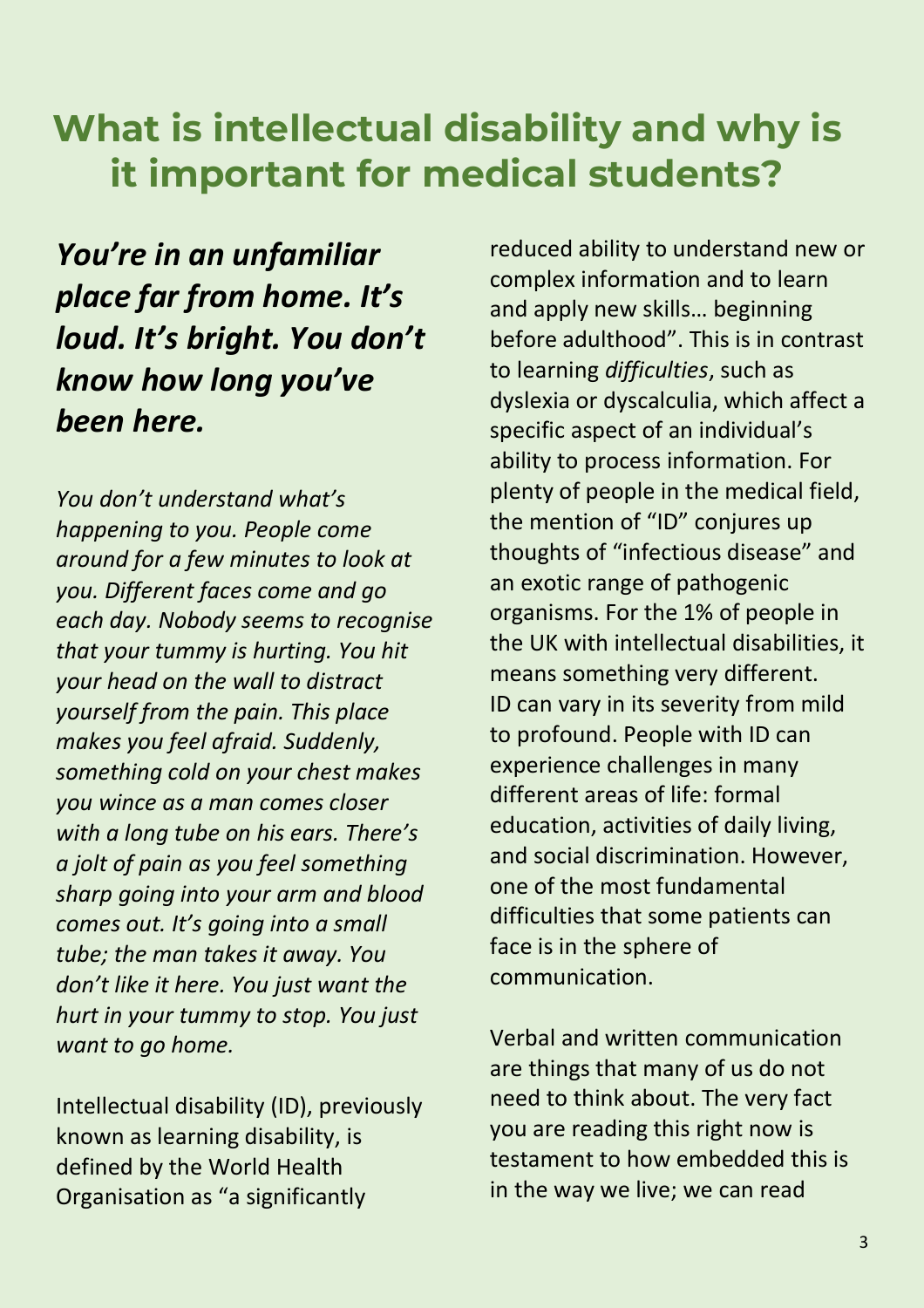books, listen to the news, and convey our thoughts, feelings and ideas through the medium of spoken and written language. But what if you weren't able to do this? For some people with ID, these challenges are a fact of life. Therefore, for patients, *behaviour* is as much a means of communication as talking or writing.

In a healthcare context, this is important to take on board when treating people with ID who may otherwise struggle to communicate. Changes in behaviour can indicate a medical or psychological problem that is yet to be addressed. This has the risk of being overlooked due to *diagnostic overshadowing*, where clinicians attribute behaviour to an individual's ID as opposed to an underlying physical health condition. This contributes to health inequalities, with patients who have

ID dying on average 20 years earlier than the general population. Why is this important for us as medical students? For doctors of the future, patients with ID are people we will encounter irrespective of speciality, be it physical health or mental health, in hospitals or in the community, in psychiatry or surgery. People with ID present more frequently to healthcare services, and when admitted to hospital, have an increased length of stay. As clinicians, we will have the privilege of supporting those we care for. Communicating with patients at a level they understand is the cornerstone to delivering good quality care and ultimately improving the quality of life for some of the most vulnerable people in society.

#### **Ratnu Vaida**

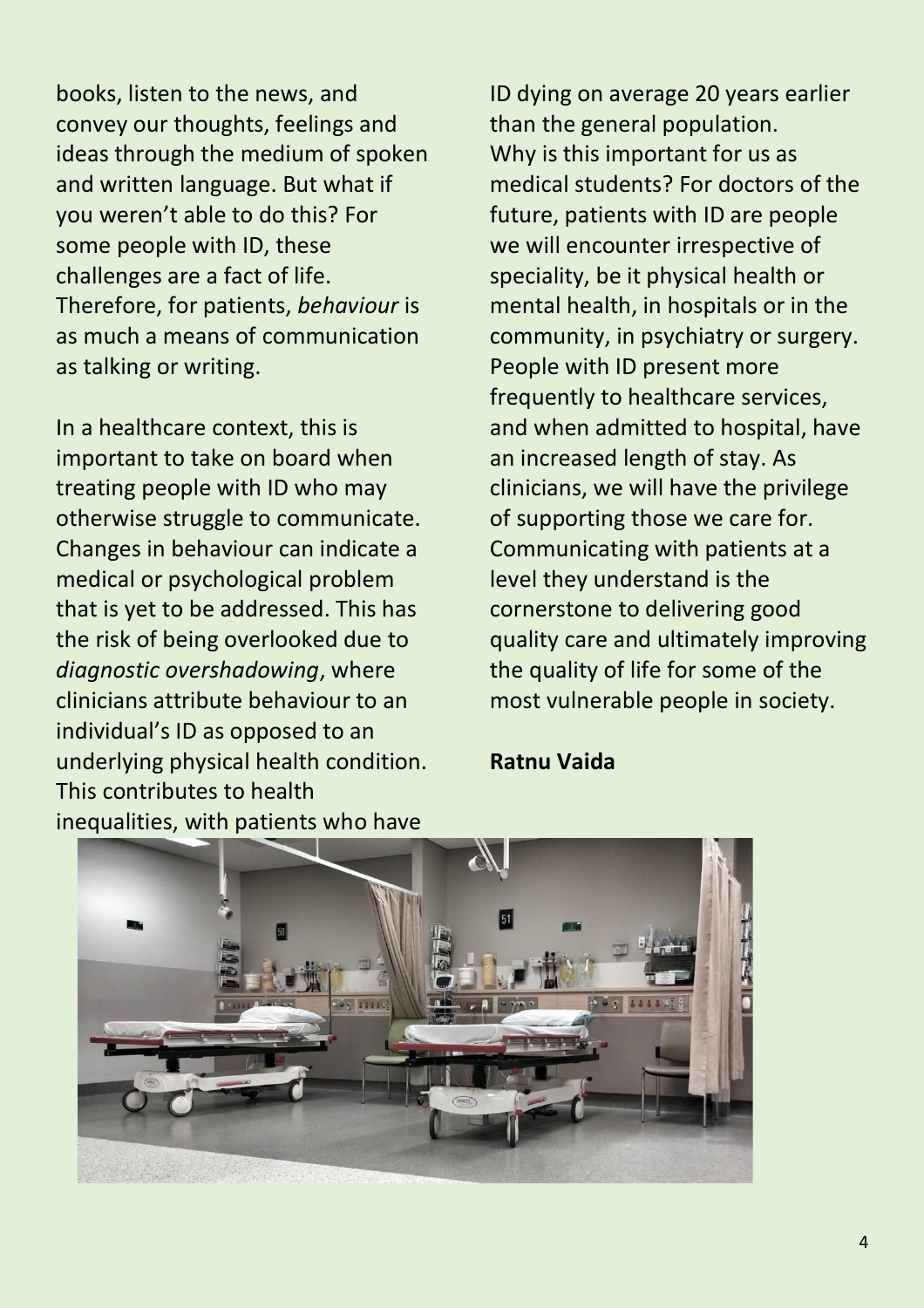# **Verging on the reality of Virtual Reality**

### **VR enables users to become immersed in and interact with a computer-generated 3D world.**

Users wear a headset that places a digital screen immediately in front of their eyes, creating the illusion that they are within the world depicted on the screen. These virtual worlds are modelled after the real world; therefore, the growth achieved by a patient in the activities of virtual worlds can empower them to confront the same issues in the real world. However, unlike in the real world, VR allows total control of everything occurring in the virtual world, offering a sheltered environment for patients. Although computer-generated worlds in VR are not real, the experiences within these worlds are real, providing the opportunity to use VR as a therapeutic tool.



VR can act as an intermediate step between the consultation room and the real world, fostering more positive relationships with real-world experiences. Virtual worlds can be custom-made for each patient to directly address their unique issues in ways that connect with them. For example, a soldier with PTSD can have a VR experience created with realistic explosions, billowing smoke and converging audio, 're-exposing' them to the trauma in a controlled environment with inbuilt psychological exercises to overcome their PTSD<sup>1</sup>. However, the sensitive emotional intelligence required must not be underestimated for there is a fine line between achieving a therapeutic effect and worsening trauma.

VR is most established as a means of treating specific phobias due to its ability to provide virtual exposure therapy with a gradation of difficulties. Claustrophobia, acrophobia, aerophobia, arachnophobia and social phobia are all examples of specific phobias that can be treated with VR; being able to immerse patients in virtual confined spaces, at great heights, on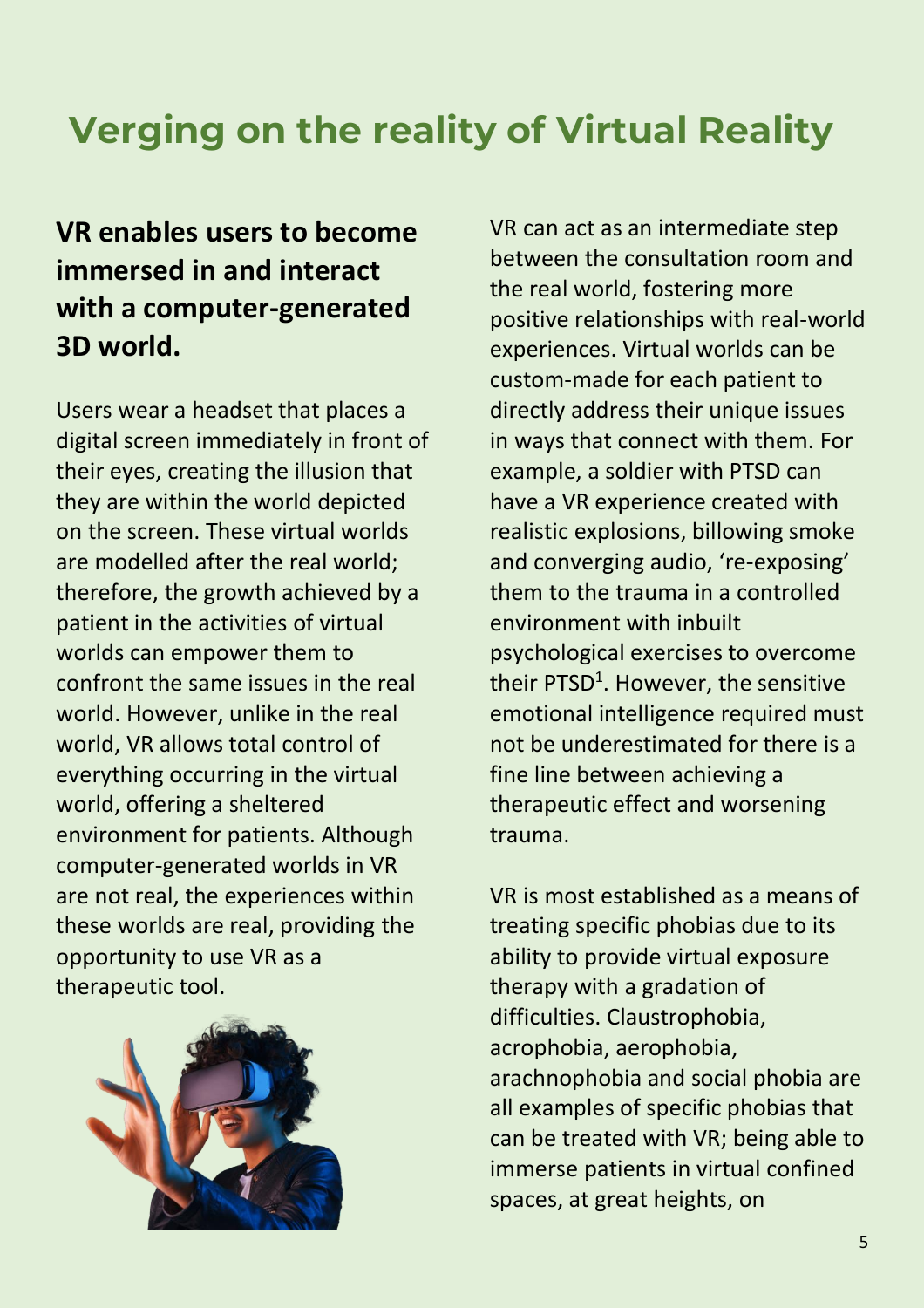airplanes, around spiders, or in crowds of people, respectively, mean that patients no longer have to wait until distressing events happen in real life to develop resilience against them<sup>2</sup>. The virtual phobic experience can be provoked at the will of the patient as many times as is needed, all the while preserving privacy and confidentiality. Although VR experiences cannot quite match the authenticity of real-world experiences, they offer a bridge for patients to take one step closer to successfully overcoming phobias in the real world.

VR has also demonstrated efficacy in helping patients with schizophrenia reduce auditory hallucinations and associated distress by allowing patients to interact with an avatar that embodies the source of their hallucinations<sup>3</sup>. Additionally, eating disorders driven by body dysmorphia have been successfully treated by enabling patients to view their body from an outside observer's perspective<sup>4</sup> . Beyond mental health needs, VR has been used to help patients with autism develop social skills, such as by immersing them in virtual job interviews<sup>5</sup>.

VR can also be used as a learning tool for students and the general public to develop empathy for patients by

allowing users to experience their first-person perspective of mental illness. Furthermore, VR enables the teaching and practicing of skills in a virtual world, which can develop the confidence and competency needed for performing these skills in the real world. This is particularly useful during periods of social distancing and restricted access, such as during the COVID-19 pandemic.

As long as VR experiences are proven to be cost-effective for healthcare providers and easy-to-use for healthcare professionals, they offer a controlled environment for patients to begin confronting real-world issues. The introduction of VR into patient care may be better facilitated by not viewing VR as an alternative therapy, but rather a technological adjunct that can help to deliver more personalised, engaging and effective care.

#### **Manu Sidhu**

*Psych Star at Royal College of Psychiatrists Final-Year Medical Student at Imperial College School of Medicine*

#### **References:**

- 1. Reger GM, Gahm GA. Virtual reality exposure therapy for active duty soldiers. J Clin Psychol. 2008 Aug;64(8):940-6. doi: 10.1002/jclp.20512.
- 2. Botella C, Fernández-Álvarez J, Guillén V, García-Palacios A, Baños R. Recent Progress in Virtual Reality Exposure Therapy for Phobias: A Systematic Review. Curr Psychiatry Rep. 2017 Jul;19(7):42. doi: 10.1007/s11920-017-0788-4.
- 3. Leff J, Williams G, Huckvale M, Arbuthnot M, Leff AP. Avatar therapy for persecutory auditory hallucinations: What is it and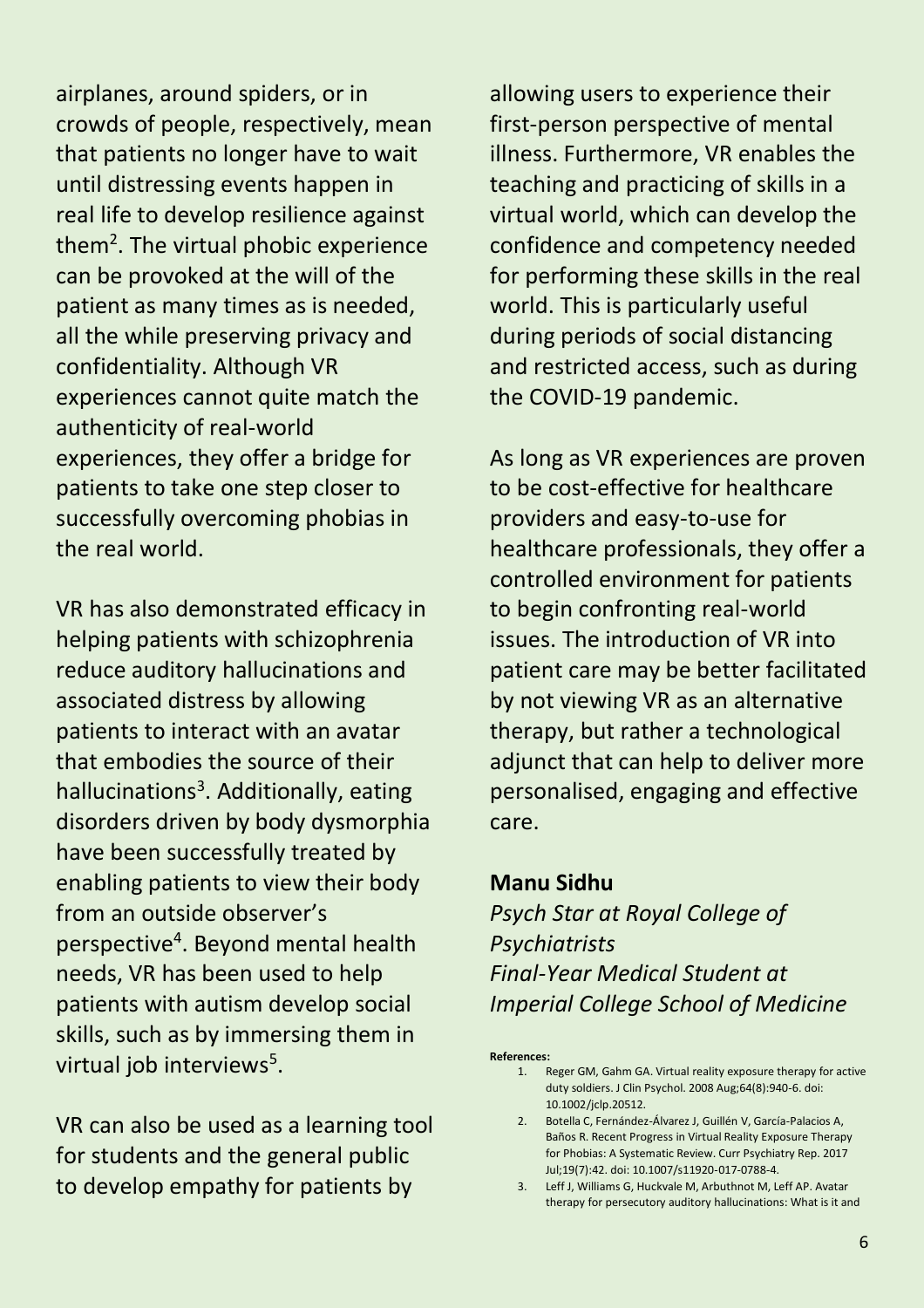how does it work? Psychosis. 2014 Jun;6(2):166-176. doi: 10.1080/17522439.2013.773457.

- 4. Riva G, Malighetti C, Serino S. Virtual reality in the treatment of eating disorders. Clin Psychol Psychother. 2021;28(3):477-488. doi:10.1002/cpp.2622
- 5. Smith MJ, Ginger EJ, Wright K, Wright MA, Taylor JL, Humm LB, Olsen DE, Bell MD, Fleming MF. Virtual reality job interview training in adults with autism spectrum disorder. J Autism Dev Disord. 2014 Oct;44(10):2450-63. doi: 10.1007/s10803-014- 2113-y.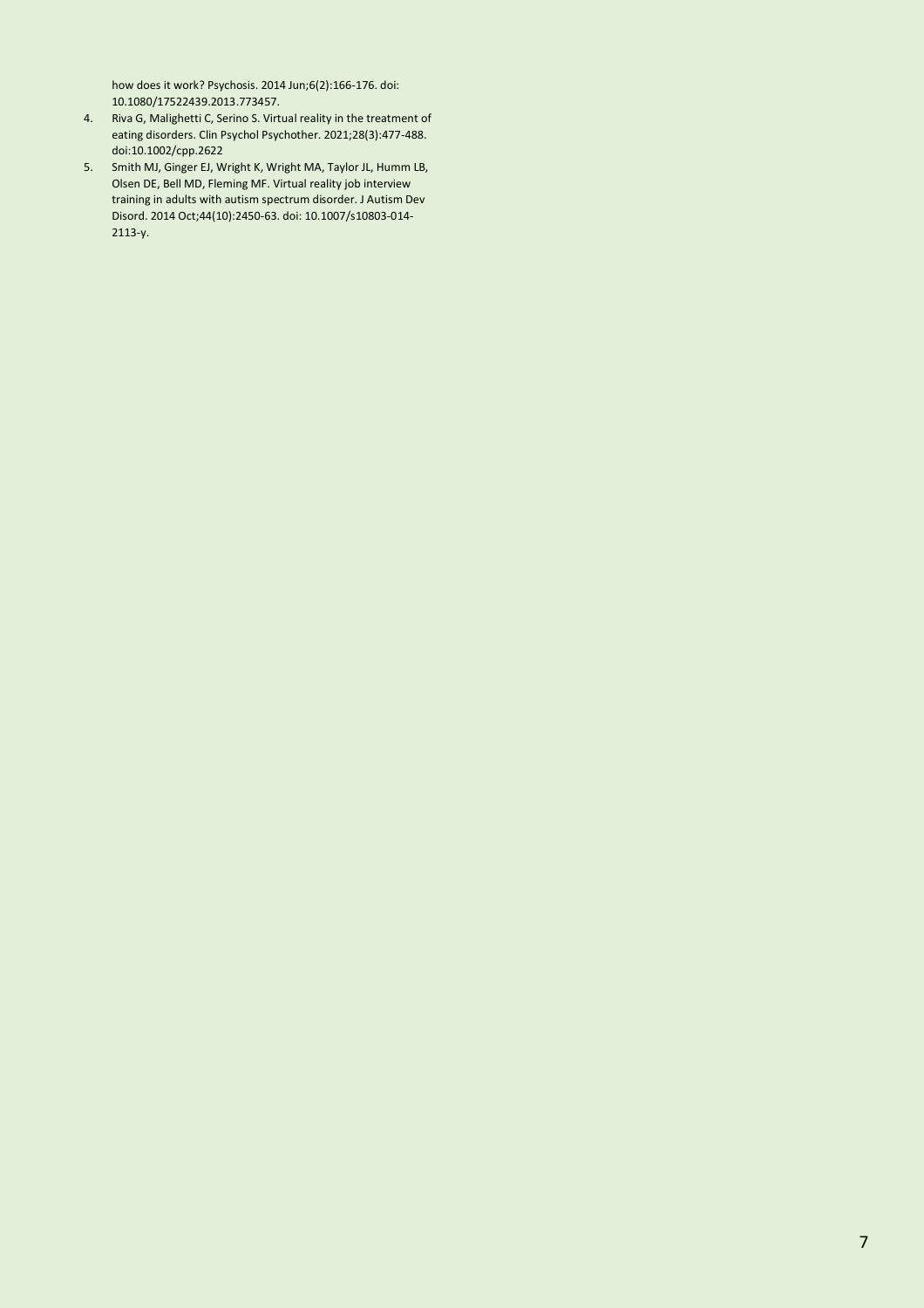### **Psych for 6th: a national PsychSoc scheme?**

**Irrespective of the pandemic circumstances we have arrived in, I wonder how much our secondary school curriculum prepares us with the right awareness of illness and disease, let alone any grasp of what a mental health condition is?**

I'm sure many medical students like me, with no family background in healthcare, will resonate in our confusion of what we were really setting ourselves up for when filling out that UCAS form.

With the loom of uncertainty during COVID-19 taking away the opportunity for thousands of sixthform students to engage in medical work experience, our Psychiatry Society committee at King's College London thought about how we could provide an experience which could provide a competitive edge in their upcoming applications.

Named Psych for 6<sup>th</sup>, we ran an initiative of interactive online workshops, tailor-made for aspiring medical students, to give a flavour of a day in the life of a medical student, through the lens of psychiatric health conditions. Structuring our content to be clinically focused, our sessions allowed students to get to grips with the style of learning they would encounter in the medical curriculum, preparing them for their journey ahead of being lifelong learners.

The first session began with a half an hour dive into the nature of five questions: what is psychiatry; what is health; what is illness; what is mental health; what is a mental illness? This open-floor discussion broke the ice over Zoom and sparked back-andforth conversations between the students that have left even our facilitating PsychSoc committee members debating to this day.

Rather than thinking how the biology and chemistry inform the science of disease, we introduced the students to the clinical framework, of thinking through symptoms, diagnosis and management.

Showing a picture of a doctor taking notes and a pregnant lady, they brainstormed on everything they'd like to know about this patient, segueing into our main topic for the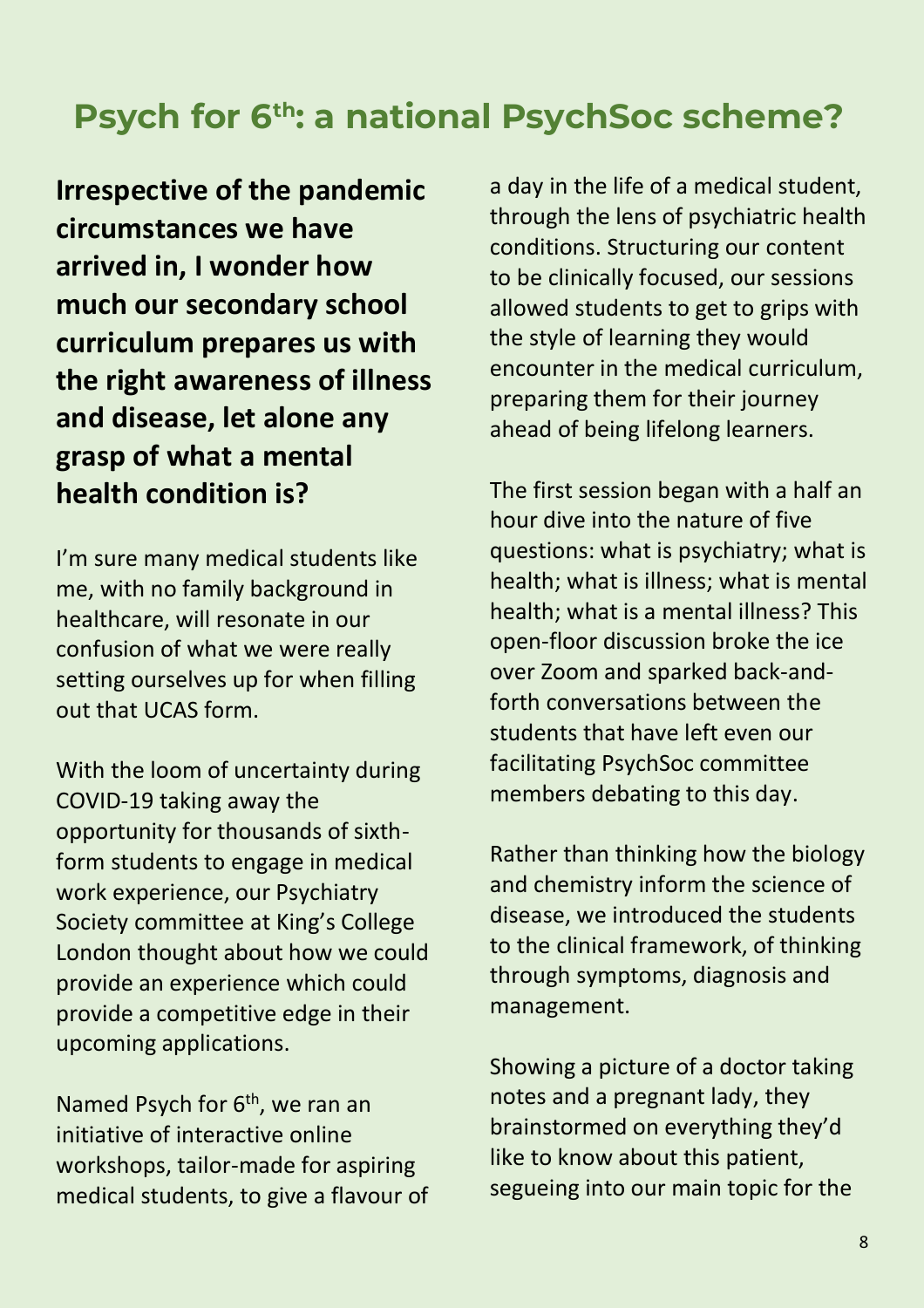session: history taking. The bread and butter of our practice, our PsychSoc felt it was important for these students to have a feel of what it is like to think through the structure. Splitting into two break out rooms, our committee members became actors with scenarios, and our students had the chance to each take a turn going through a part of the SOCRATES schema for focusing on the presenting complaint. "Being the doctor for that one moment felt so frightening yet empowering"

The second session built on the first, by our committee members teaching them about clinical depression in the same way we would be taught as medical students. Jotting away as if they were in our own lecture hall, we explained the condition through its epidemiology, proposed pathophysiology, presentation and treatment strategies, even touching on the differentials.

*"You treated the students as if they were your own colleagues taking part in a peer learning session. These are insights they would never have gotten otherwise, and it will really guide them in deciding whether or not this method of thinking is the one for them."*

- Head of the Sixth Form

Breakout rooms with us as actors allowed for the students to take turns getting a bit of the psychiatric history - and us actors didn't hold back from any threats and outbursts! Not only does this safe space gives them the chance to develop their clinic curiosity and see what is relevant to know from a patient, it helped them to see the importance of developing a strong rapport.

Feedback suggested one thing: to offer more such sessions. The impact of this has been seen in the students writing about this in their personal statements and discussing it in their recent interviews.

All twenty of our participants responding yes to considering psychiatry as a future career path proved the success of this initiative. What next? We want all the PsychSocs in on this! As KCL continues to work with schools and put on these workshops, we dream for this to become a national scheme that all PsychSocs can own and champion together, kindling the light of psychiatry from the start.

#### **Samyak Pandey**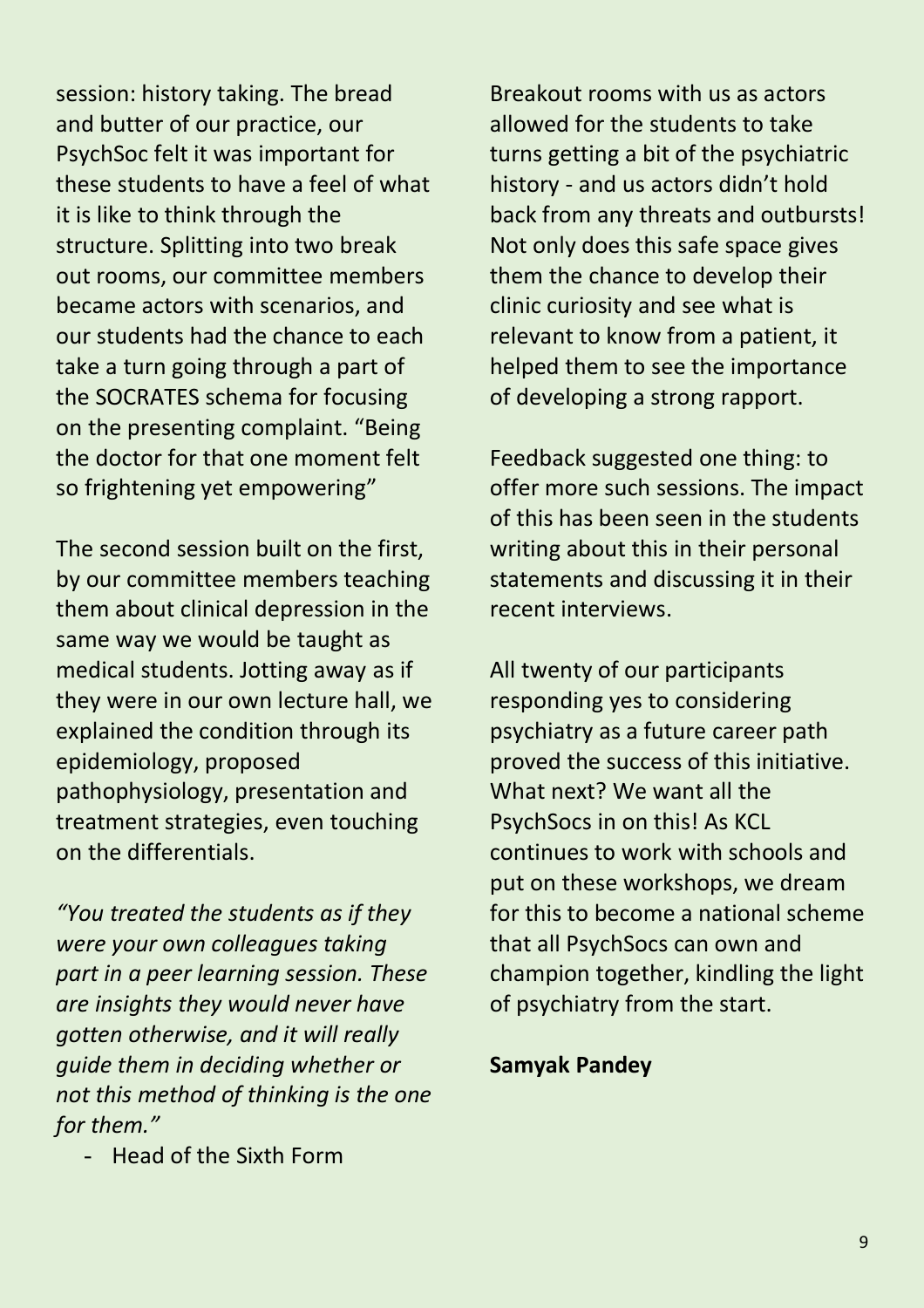# **Narrative medicine: The stories we tell and the need to understand**

**"Narrative based medicine shifts the doctor's focus from the need to problem solve to the need to understand<sup>1</sup> ."**

On a rainy Wednesday in October, I skipped an afternoon of lectures (they were recorded, don't worry) to attend a workshop on narrative medicine.

Prior to this, I had been feeling rather lost at medical school, disillusioned with the endless workload doctors and healthcare staff around me seemed to be facing daily, and the 10-minute consultations I was holding on my primary care placement, which never seemed to be enough to fully understand. I was in a funk and I desperately wanted to get out of it. That's why I attended, to gain perspective and maybe learn a communication skill along the way.

Narrative medicine premise is that the patient, when they recount the history of their illness, is telling you a

story. Like a story you may find in a novel, it has a setting, a plot, characters, imagery – even the patient's silences are telling. By paying close attention and deconstructing these elements, we can do a close reading, and begin to understand.

Our facilitator started the workshop by asking us to tell our own story, to describe our experience in six words. This could be playful, expressive, insightful… Normally the thought of reflecting and sharing makes my toes curl, but a non-judgemental environment helped, and I went for it. A cultural mix; figuring things out. That was mine.

We then went on to look at paintings. The paintings chosen and their artists were completely unknown to me, which actually made the exercise more approachable. What do you see? What do you not see? What relationship do the subjects have to one another?

In 'The Doctor' by Luke Fields, it intrigued me that some sensed unease while others saw a moment of peace and tranquillity in the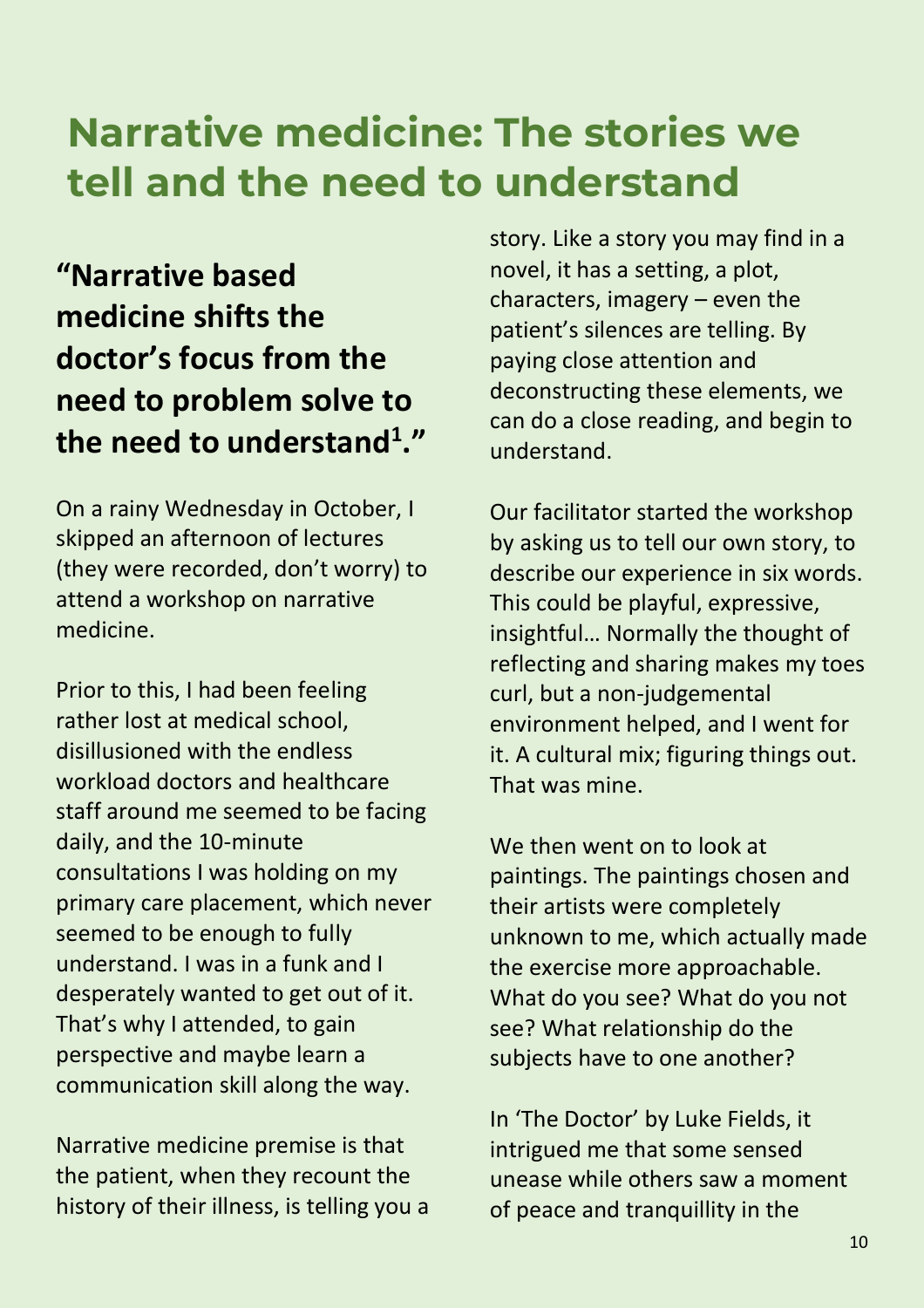painting of a doctor by the side of a young girl in her last moments of life.

This exercise piqued my curiosity. When we were all sharing our points of view on the paintings, I began to consider how difficult it is to determine which narrative is correct, and that during consultations, the determination of fact is rarely the most important thing.

We went on to analyse a poem (my GCSE English teacher would have been proud), write about a time of unease in our lives (a candid form of self-reflection), and finally, collectively write a poem of our own.

One might class the approach narrative medicine takes, and the content of the workshop as bizarre, and wonder whether for the busy medical student, it's wasteful of their time.

However, after having engaged with the philosophy, I think it's invaluable.

My current placement is in Psychiatry and one of my favourite things about the specialty is that spending 1-2 hours with a patient is normal, and that inherently provides the time to understand context and delve into deeper issues affecting

them. It's not a specialty of quickfixes, but one where we see the incredible value in forming a strong therapeutic relationship, providing stability, and taking the time to understand.

I am finding that close reading is affecting the way I ask questions and follow leads, and consciously being in contact with my emotions during and after consultations (a cornerstone of both psychiatry and narrative medicine) have led to some surprising results. Borrowing techniques of analysis one would use more commonly in English Literature has helped me feel more connected with the patients I'm speaking to, and most importantly, remember why I chose to become a doctor in the first place.

### **Gayatri Tadikamalla** *5 th Year Medical Student*

#### References

1. Zaharias, G. What is narrative-based medicine? *Can Fam Physician* **64**, 176–180 (2018).

#### Recommended Reading:

- Luke Fildes 'The Doctor'
- Kathe Kollwitz 'Woman with dead child'
- Julia Darling 'Sudden collapses in public places'
- Narrative Medicine: Honoring the Stories of Illness : Charon, Rita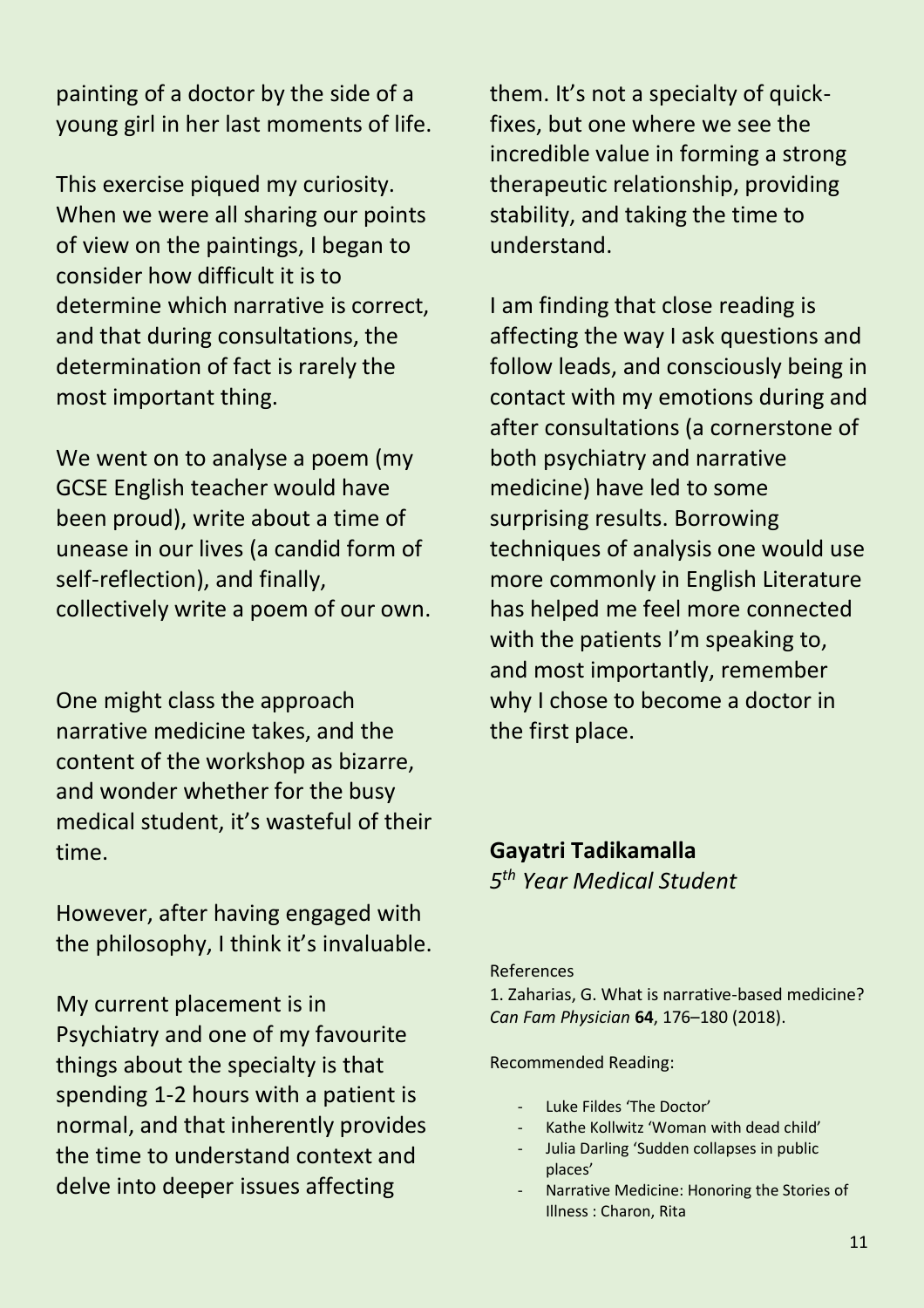# **Movies, Myths, and Mental Illness**

**Entertainment films and media are often the only source of information members of the public have access to in relation to mental health provision and care and are therefore an important educational platform<sup>1</sup> .**

Literature has cited the finding that the portrayal of mental health within cinematic films reflects the prevailing stigmatized public attitudes towards psychiatry<sup>2</sup>. It can be argued that films such as One Flew Over the Cuckoo's Nest (1975) are useful in serving as historical reminders. Unconstructive television depictions of mental illness, however, can potentially override personal experience of pleasant past interactions with service users<sup>3</sup>.

Understanding how films preserve and propagate stigma via stereotypes has important implications for public policy<sup>4</sup>. For example, Schizophrenia is the ninth leading cause of disability in the world and media analysts have

criticized movies for their overrepresentation of schizophrenia with violent and unpredictable behaviour $5,6$ . The association between mental health and criminality aids to only engrain the falsehood that all psychiatric service users are difficult and unrewarding to treat, in contrast to patients with physical disease<sup>7</sup>. Not only has research repeatedly found mental illness is not necessary to cause violence but more often, people with severe mental illness are in fact the victim of violent crime rather than the perpetrator $8,9$ . A meta-analysis of 41 films depicting Schizophrenia found that of 42 characters in the movies analysed, 35 displayed some form of violent behaviour, from which 13 of these engaged in homicidal behaviour<sup>1</sup>.

Cinematic films often focus on characters with schizophrenia experiencing vivid visual hallucinations when in reality negative systems such as affective flattening and avolition predominate $10,11$ . A Beautiful Mind, (2001) a bibliographic adaption, supports this misrepresentation where the salient symptoms of the lead male character John Nash are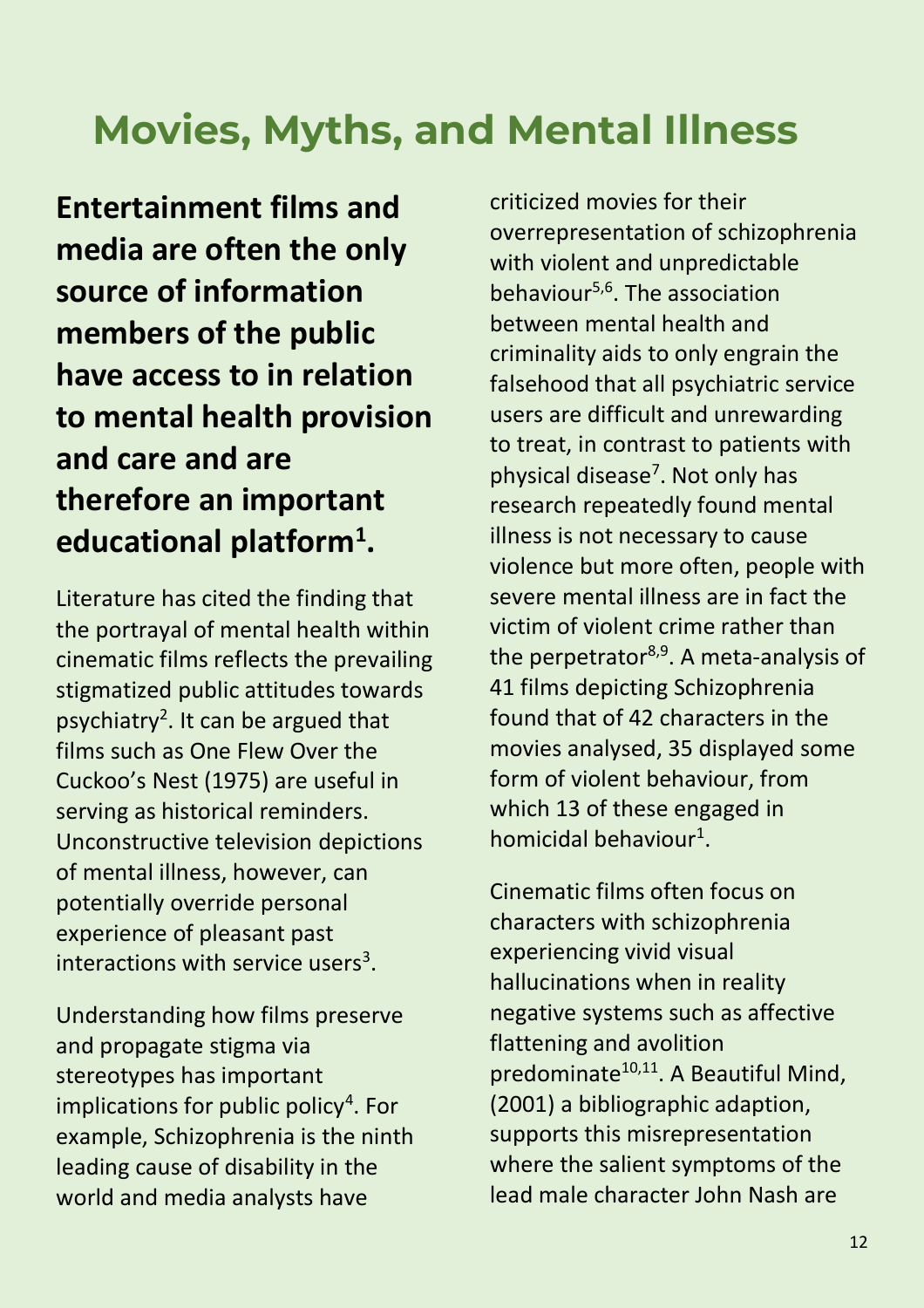his hallucinations. A Beautiful Mind, however, can be congratulated for many artistic achievements, including educating the public on aspects of schizophrenia such as the character's struggle to adapt and his ability to regain normality and function $12$ . The public may, however, be misled by his ability to overcome his psychosis by simply ignoring his hallucinations. Although this may have been true for this one individual, many patients are unable to do so $^{12}$ .

Exploring the portrayal of mental illness within media platforms, inclusive of the portrayal of psychiatrists and the stigmatisation of mental illness allows us to acquire a deeper insight of the challenges psychiatry faces. The influence of film media on undergraduate medical students' attitude towards mental health is still largely unexplored. For this reason, the use of film in medical education is now increasingly offered to medical students as an elective/student selected component to highlight the importance of social and cultural context of mental health $13,14$ . The notion that perhaps media and film portrayal of mental illness supports these prejudicial attitudes may not only begin to help explain less effective national campaigns but more importantly give a starting

foundation to build positive attitudes towards psychiatric treatments, not only by the general public but future clinicians alike. The latter notion allows us to proposition how medical education and the Royal College of Psychiatrists may work towards reducing these falsehoods directly decreasing stigmatization of mental illness.

If you too are interested in the portrayal of mental health within media I recommend contacting your University PsychSoc, who may hold film nights with subsequent time for discussion. Films I most recently watched and recommend include: The Machinist (2004, Sleep Disorder), Flight (2012, Substance Use Disorder), Iris (2001, Dementia), Silver Lining Playbook (2012, Bipolar Disorder) and Still Alice (2014, Alzheimer's Disease).

#### **Patricia Vinchenzo**

#### References

- 1. Owen, P. R. (2012). Portrayals of schizophrenia by entertainment media: A content of contemporary movies. Psychiatric Services, 63(7), 655-659
- 2. Gabbard, G. O. and Gabbard, K. (1999). Psychiatry and the cinema. Washington DC: American Psychiatric Press.
- 3. Gray, A.J. (2002). Stigma in psychiatry. Journal of the royal society of medicine, 95(2), pp.72-76.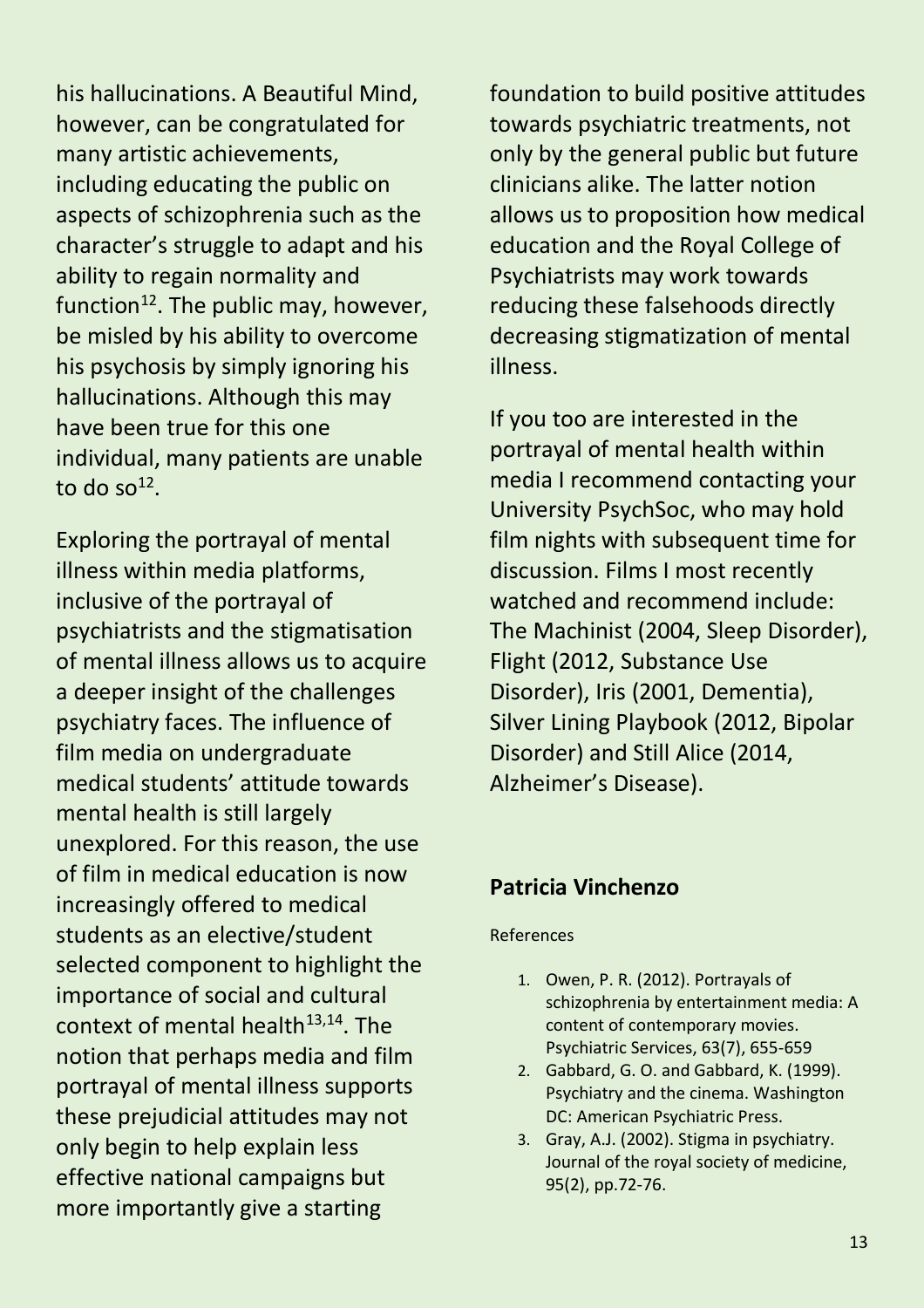- 4. Wahl, O.F. (2003). News media portrayal of mental illness implications for public policy. American Behavioral Scientist, 46(12), pp.1594 -1600
- 5. Gabbard, G.O. (2007). Schizophrenia on filmmaker's canvas. Schizophrenia on Filmmaker's Canvas. [ONLINE] Available at http://psychnews.psychiatryonline.org/do i/10.1176/pn.42.19.0006 [Accessed 06 October 2021].
- 6. McCrone, P.R., Dhanasiri, S., Patel, A., Knapp, M. and Lawton -Smith, S. (2008). Paying the price: the cost of mental health care in England to 2026. King's Fund.
- 7. Thornicroft, G., Rose, D. and Mehta, N. (2010). Discrimination against people with mental illness: what can psychiatrists do? Advances in psychiatric treatment, 16(1), pp.53 -59
- 8. Stuart, H. (2003). Violence and mental illness: an overview. World Psychiatry, 2(2), pp.121 -124.
- 9. Teplin, L.A., McClelland, G.M., Abram, K.M. and Weiner, D.A. (2005). Crime victimization in adults with severe mental illness: comparison with the National Crime Victimization Survey. Archives of general psychiatry, 62(8), pp.911 -921.
- 10. Akram, A., O'brien, A., O'neill, A., and Latham, R. (2009). Crossing the line – learning psychiatry at the movies. International Review of Psychiatry, 21(3), 267 -268.
- 11. Noll, R. (2009). The encyclopedia of schizophrenia and other psychotic disorders. Infobase Publishing
- 12. Wedding, D. and Niemiec, R.M. (2010). Movies and mental illness. Hogrefe.
- 13. Akram, A., O'brien, A., O'neill, A., and Latham, R. (2009). Crossing the line – learning psychiatry at the movies. International Review of Psychiatry, 21(3), 267 - 268.
- 14. Datta, V. (2009). Madness and the movies: an undergraduate module for medical students. International Review of Psychiatry, 21(3), 261 -266.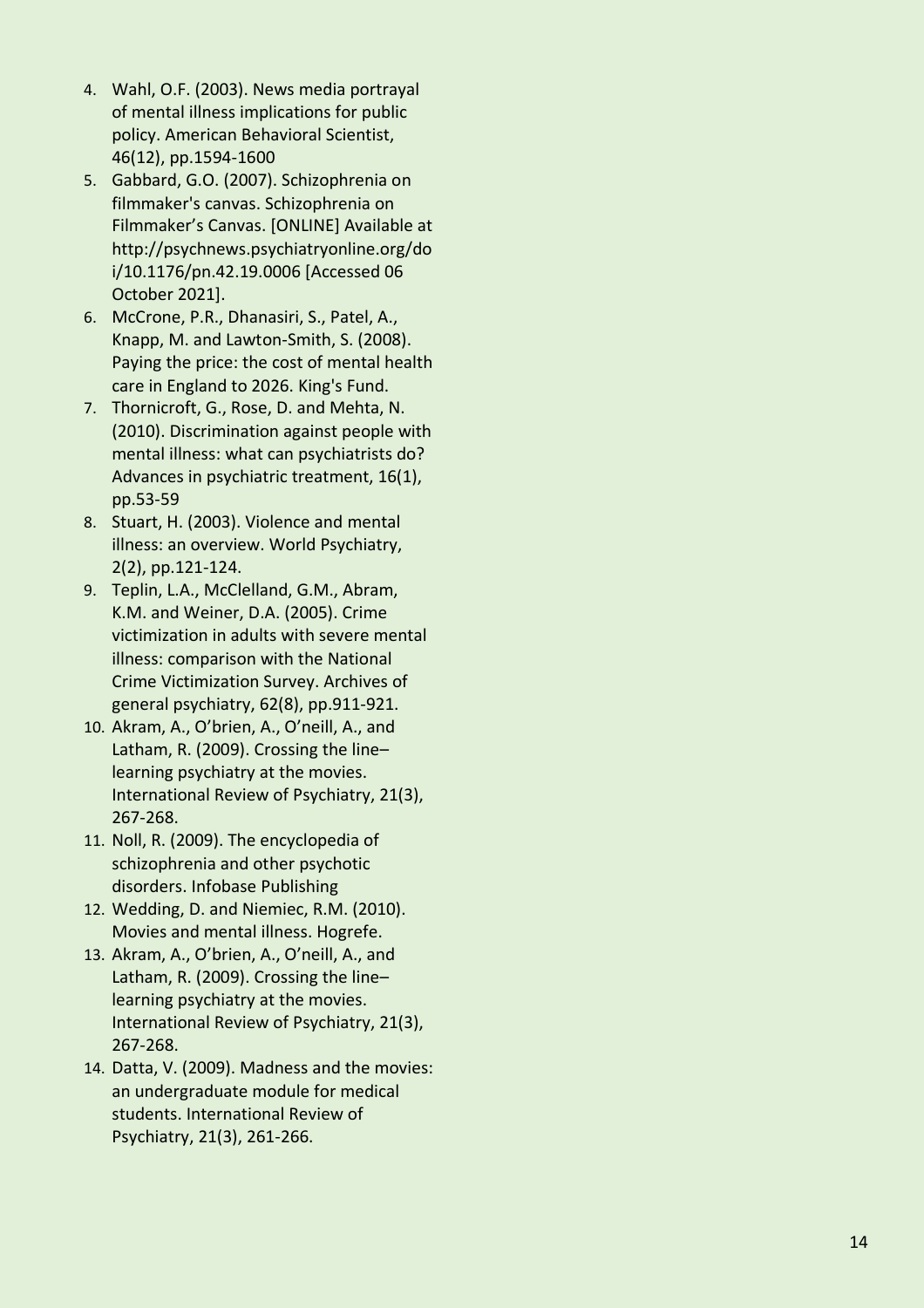## **From the Editors**



## **Nikki Nabavi**

Nikki is the new PTC Medical student representative, sitting on RCPsych committees such as the Choose Psychiatry Committee and the Psychiatric Trainees Committee. Her role includes liaising with medical students and PsychSocs across the UK, and helping edit issues of FuturePsych.

Nikki is a medical student at The University of Manchester, who has recently taken a year out between her third and fourth years to take on her role as BMJ Editorial Scholar 2020/21, which included heading up operations for BMJ Student, looking after all the content for students and junior doctors; such as writing

articles, editing student content, discussing pitch ideas, leading on social media, and planning and hosting the student podcast, Sharp Scratch.

Nikki was awarded The Royal College of Psychiatrists' North West Division Medical Student of the Year 2019, and has been Co- President of UoM PsychSoc, running events such as a National Psychiatry Summer School in July. Her interests include mental health and wellbeing, public health, medical ethics, and medical journalism.

You can get in touch with Nikki via twitter (@nikkixnabavi) or by email (nabavinikki@gmail.com).